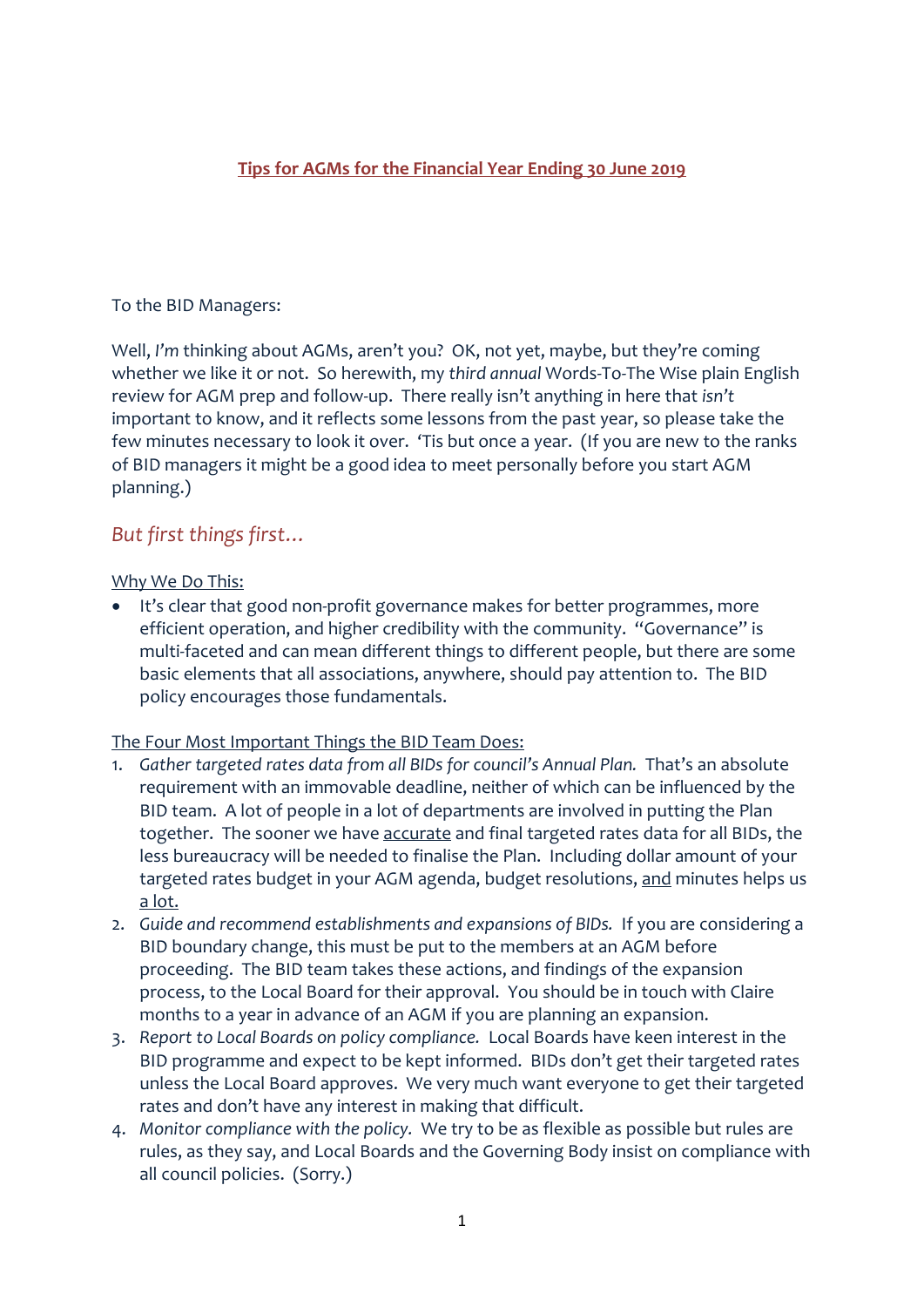# *AGM-Specific Info:*

AGM documents that the policy requires you to prepare and send us:

- Audited Accounts, which includes a management letter. If your targeted rates income is less than \$100,000 and you submitted an audit for the 17-18 year, you don't need to submit one for FY 18-19.
- Annual Report of the *previous* year's activities, by chair or manager.
- Business Plan with actions for *this* year. (2019-2020)
- Indicative Budget for the *following* year. (2020-2021)
- Strategic Plan. If yours includes 2019 and 2020, and we have it, you don't need to send it. (Some expire in 2019. Check yours.)
- Note: *This year* means FY 2019-2020.

*Pre- and Post-AGM work. (See AGM guide for a (very) complete discussion, and generalised compliance schedule, transmitted with this document.)*

#### **Pre:**

- 1. Let us know the date, time, and place of your AGM. We sometimes attend if it seems like it would help, or if you think it would help.
- 2. Pro-actively distribute nomination forms for committee election in a way that assures that all members receive them, and with plenty of time to return them.
- 3. Be certain who is eligible to vote at the AGM before the AGM.
- 4. Make sure your member database/registry is up to date and accurate for the AGM. Distribute membership forms well in advance of the meeting. Be sure your membership criteria are "not inconsistent with the policy".
- 5. Know all the resolutions that will be proposed at the AGM.
- 6. Put all AGM info on your website and newsletter.
- 7. Give members at least the minimum notice required by the BID policy and the Incorporated Societies Act, especially for Special Resolutions.
- 8. Ideally, send us the agenda before you finalise it so we can flag anything that could cause problems at or after the AGM.

#### **Post:**

- 1. Finalise approved versions of the documents if they were amended at the AGM.
- 2. Distribute draft minutes of the meeting. So we can verify that formal actions have been taken on targeted rates budgets please cop[y BIDs@aucklandcouncil.govt.nz.](mailto:BIDs@aucklandcouncil.govt.nz)
- 3. Upload your audited financials to the Incorporated Societies website. http://www.societies.govt.nz/cms/incorporated-societies
- 4. Do the same with a *new* or *amended* constitution, change of name, or other data.
- 5. Accountability Agreement due to us by 10 March 2020. See BID website for template. Let us know if you may have trouble meeting this deadline.
- 6. Have an update meeting with your Local Board shortly after the AGM. Timing and format are up to you and the board. We recommend frequent meetings with your LB.

You don't need to send these one-time documents: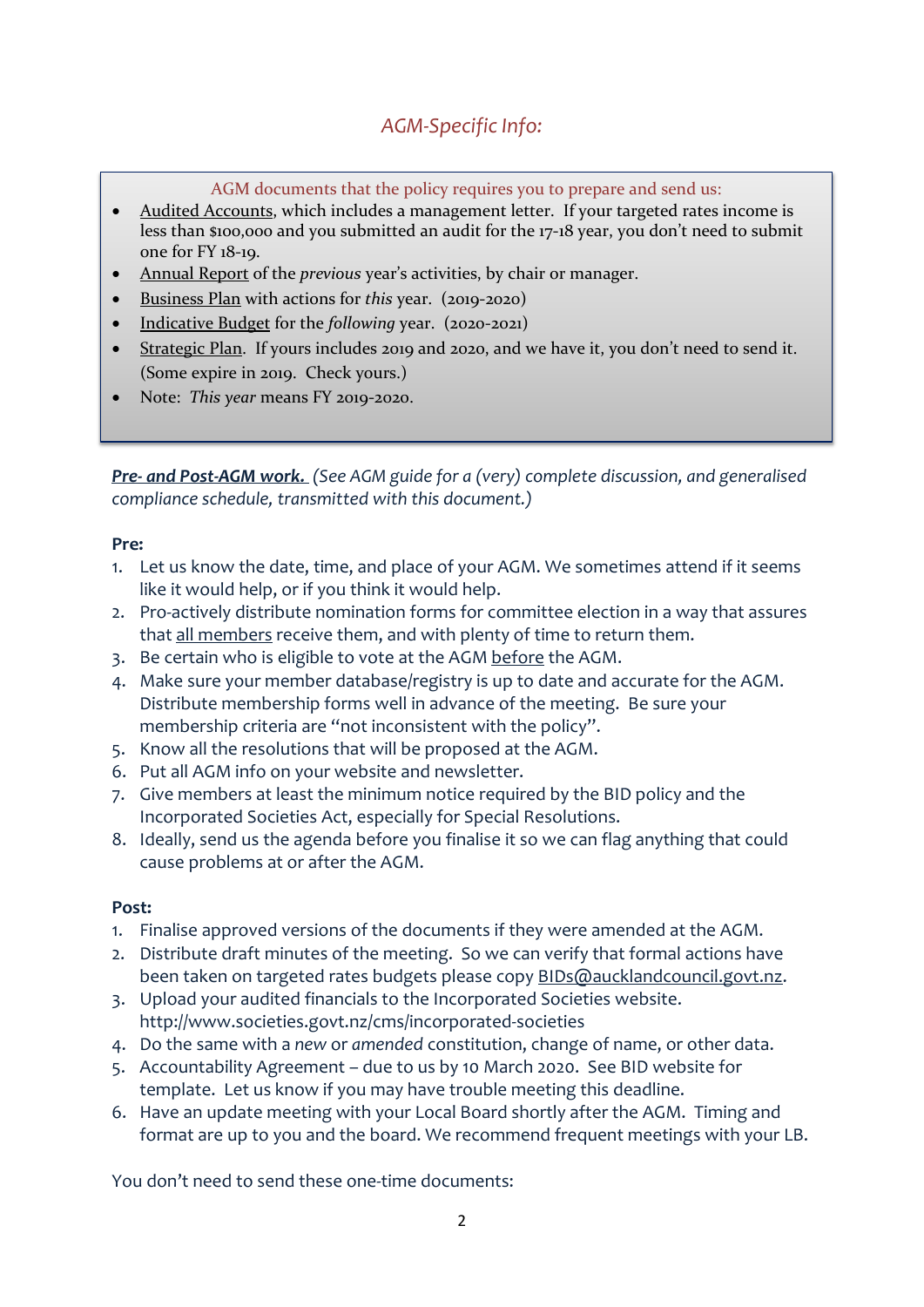- Programme Agreement, unless yours expires in 2019. Many of them do.
- Board Charter, unless you have haven't done one yet. Be sure all new board members sign it.

#### Notes from the 2018-2019 experience:

- Several BIDs had trouble with member verification at their AGMs. What a mess. Absolutely nail down your member registry in advance. Be clear on your membership forms what the requirements for membership are. Remember: an accurate registry is required by both the BID policy and Incorporated Societies Act.
- The requirement for the annual "alignment" meeting between your BID and your local board is not satisfied by your local board representative attending your committee meetings. The BID should exchange information with the local board in a separate, dedicated conversation. This can take any form as agreed between the LB and the BID. Check the Accountability form for what these meetings should cover.
- The happy news: We received 99% of all required documents for the 17-18 financial year. And it required many many fewer reminders this time. We loved it. Thank you.

*Tips to Make Your Lives Easier (Ours, Too.):*

#### First, a thought:

We do hear that the requirement to produce and submit these documents can be burdensome, and we wouldn't necessarily disagree. But look at it this way: With these documents you demonstrate to your members that you are responding to their priorities and their rates are being used productively. By sharing this information with council you can assure the membership that their committee is being held accountable by a neutral third party. This builds confidence in their association, and that's the best reason for doing all this.

#### *Targeted Rates-Related Matters:*

• Resolution Wording:

Check the accompanying AGM guide for sample wording of regular and special resolutions. Put full resolution language in the meeting notice, agenda, *and* minutes. These are formal actions of a corporate entity and you and your members should have an accessible historical record of them.

• Budget Resolution: (Please note.)

So your members know what they're spending, write the budget resolution so it is clear what targeted rates will be collected the following year and how much of a change that represents over the current amount. Don't just refer to a budget attachment. This facilitates the BID team's job to provide accurate data to the Annual Plan team, and to Local Boards who have the legal responsibility to recommend the striking of BID targeted rates.

• Targeted Rates Accounting: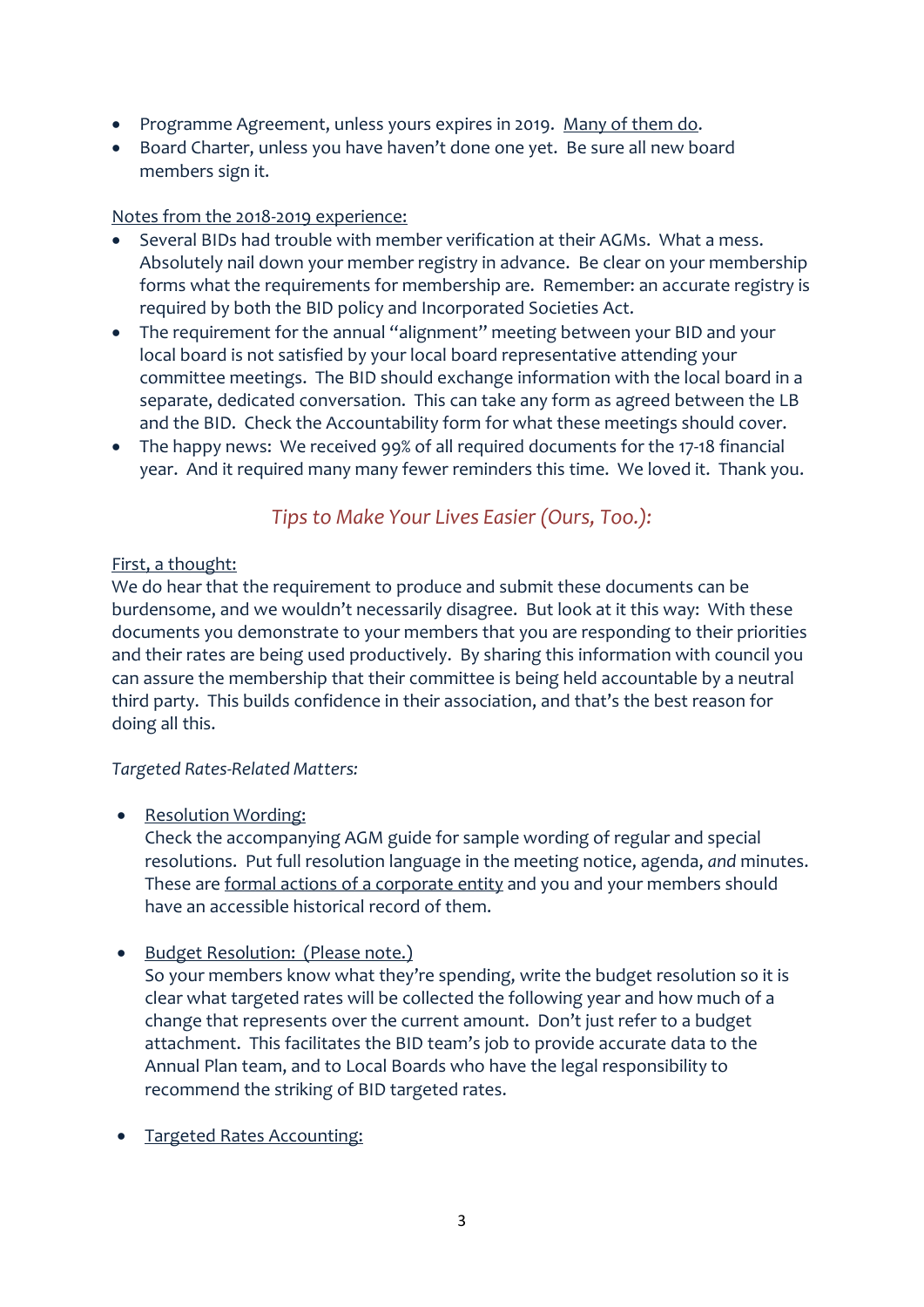In your indicative budget and audited accounts, please specify your targeted rate income in a separate "targeted rates" income line item distinct from any other "council funding" or other line item.

#### • Audited Accounts:

Audited accounts must be prepared and signed by an accredited auditor as required by CA ANZ standards. Also, your chair or treasurer (not staff) must sign them. We will accept unsigned copies for preliminary information purposes, but audits are not compliant with policy or the law unless signed.

It is the job of the auditor to audit internal processes as well as the accounts. The policy requires that you provide us with the auditor's management letter evaluating your financial management processes.

## *Documents-Related Matters*

## • BID Team Review of Documents:

If you send us AGM documents, especially a draft agenda, before sending them to the members we can flag issues and avoid difficulties at the meeting. Missing or improperly-worded resolutions, failing to meet minimum notice requirements, or other oversights can invalidate actions taken at an AGM and we wouldn't want that. That's per the Incorporated Societies Act as well as the BID policy. We will turn our comments around within two days.

#### • Format, Standards, Quality:

There are no qualitative standards in the BID policy against which to evaluate your documents. They are *your* documents and need to work for *you* first. We do our own informal evaluation of them, however, and may let you know what we think, but we have no basis on which to "reject" a document because we don't like the approach you took, unless it's really unfit. There are lots of resources and templates on the web for Strategic Plans, Business Plans, etc., and there is no one "right" way to do them. If you wish to see some of the criteria we like, let us know. (The exception is, of course, audited accounts which must follow a set format. We may ask our internal auditors to look at your audits.)

## • Confidentiality:

We do our best to keep documents confidential if you request us to. We will refer any external requests for your documents to you. However, we need to see all documents to be sure you comply. We follow the dictum used in the nuclear disarmament business, "*Trust, but verify*."

## • Minutes:

Include exact wording of all resolutions in the minutes and indicate whether they were carried or not. (See Budget Resolution, above.)

#### Policy Interpretation: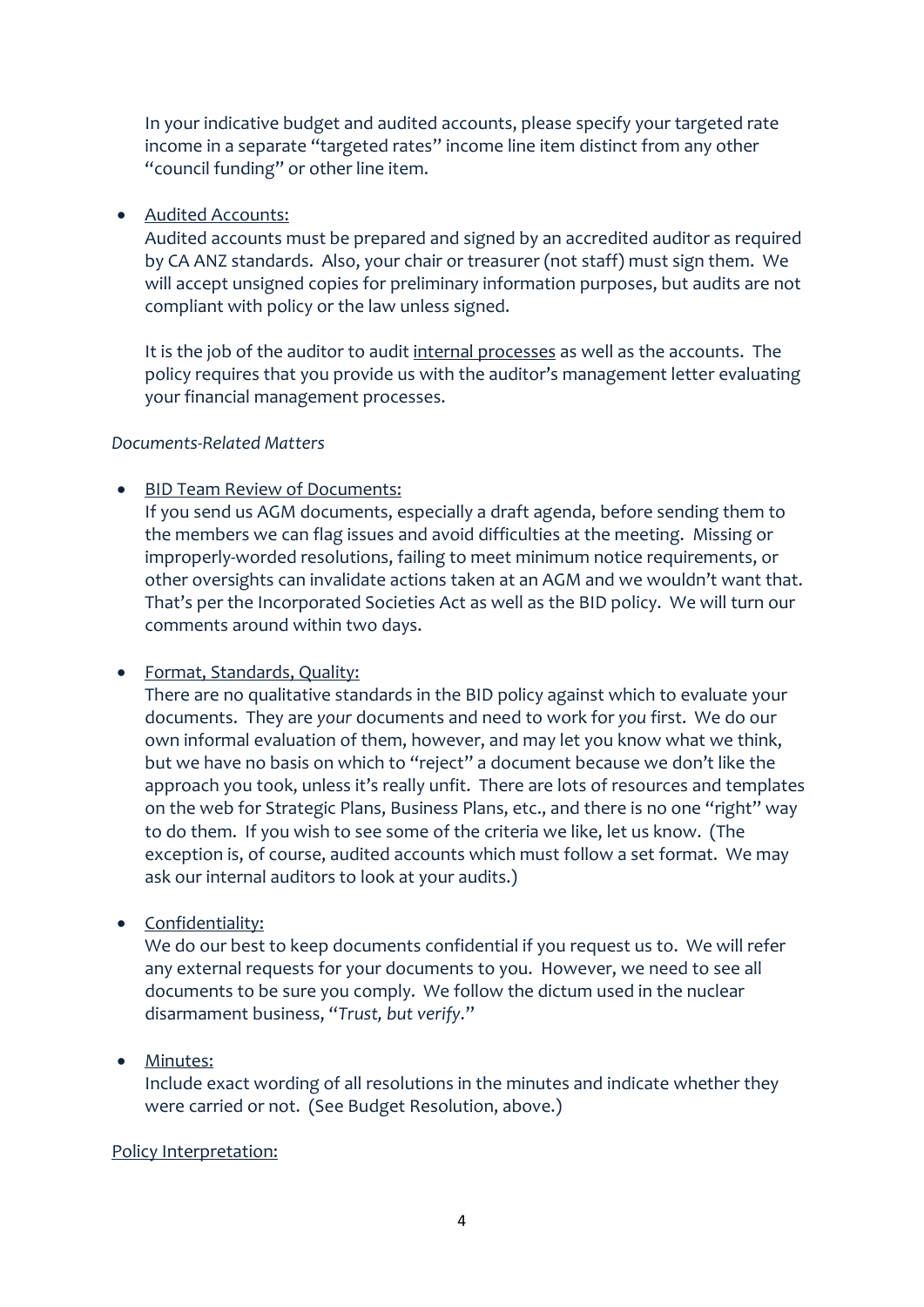In matters of interpretation, please contact the BID team *first*. Chances are, we can resolve issues with a phone call.

Questions, Confusion, Thoughts, Ideas:

- 1. Check your constitution first.
- 2. Check the BID policy. You are responsible for being familiar with its provisions; it's the BID Road Code.
- 3. Check the BID website. **[https://bid.aucklandcouncil.govt.nz.](https://bid.aucklandcouncil.govt.nz/)** Form templates are there, along with a lot of other relevant stuff.
- 4. Lots and lots of information is in the AGM guide, attached.
- 5. Check the Incorporated Societies website. http://www.societies.govt.nz/cms/incorporated-societies
- 6. Write to us at [BIDs@aucklandcouncil.govt.nz](mailto:BIDs@aucklandcouncil.govt.nz) or directly to "your" BID team contact.
- 7. Call.

Thank you. We appreciate your cooperation in making this process work for all of us. As always, please let us know how it can be improved.

*Alastair, Paul, Claire, Rose, and Steve* Your BID Team July 2019

*Free Added Bonus!*

#### **Hierarchy of Planning Documents – General to Specific**